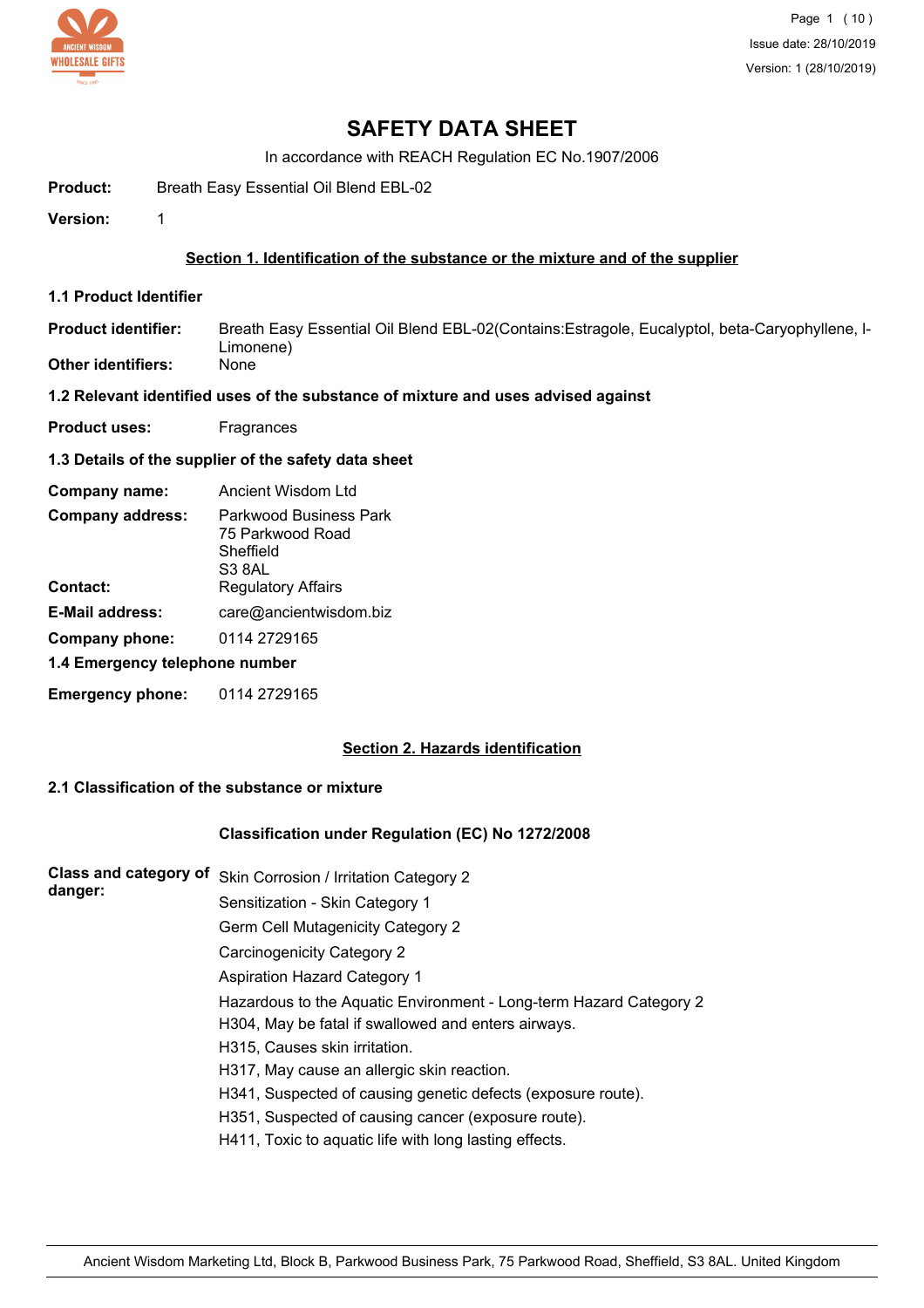

Page 2 (10) Issue date: 28/10/2019 Version: 1 (28/10/2019)

# **SAFETY DATA SHEET**

In accordance with REACH Regulation EC No.1907/2006

- **Product:** Breath Easy Essential Oil Blend EBL-02
- **Version:** 1
- **2.2 Label elements**

| Signal word:                        | Danger                                                                                                                                                                                                                                                                                                                                                                                                                                                                                                                                                                                                                                                                                                                                                                                                                                                                                                                                                      |
|-------------------------------------|-------------------------------------------------------------------------------------------------------------------------------------------------------------------------------------------------------------------------------------------------------------------------------------------------------------------------------------------------------------------------------------------------------------------------------------------------------------------------------------------------------------------------------------------------------------------------------------------------------------------------------------------------------------------------------------------------------------------------------------------------------------------------------------------------------------------------------------------------------------------------------------------------------------------------------------------------------------|
| <b>Hazard statements:</b>           | H304, May be fatal if swallowed and enters airways.<br>H315, Causes skin irritation.<br>H317, May cause an allergic skin reaction.<br>H341, Suspected of causing genetic defects (exposure route).<br>H351, Suspected of causing cancer (exposure route).<br>H411, Toxic to aquatic life with long lasting effects.                                                                                                                                                                                                                                                                                                                                                                                                                                                                                                                                                                                                                                         |
| Supplemental<br>Information:        | EUH208, Contains Linalool, Terpinolene, alpha-Pinene, beta-Pinene, d,l-Isomenthone, delta-3-<br>Carene, I-Menthone. May produce an allergic reaction.                                                                                                                                                                                                                                                                                                                                                                                                                                                                                                                                                                                                                                                                                                                                                                                                       |
| <b>Precautionary</b><br>statements: | P202, Do not handle until all safety precautions have been read and understood.<br>P261, Avoid breathing vapour or dust.<br>P264, Wash hands and other contacted skin thoroughly after handling.<br>P272, Contaminated work clothing should not be allowed out of the workplace.<br>P273, Avoid release to the environment.<br>P280, Wear protective gloves/eye protection/face protection.<br>P301/310, IF SWALLOWED: Immediately call a POISON CENTER or doctor/physician.<br>P302/352, IF ON SKIN: Wash with plenty of soap and water.<br>P308/313, IF exposed or concerned: Get medical advice/attention.<br>P331, Do not induce vomiting.<br>P333/313, If skin irritation or rash occurs: Get medical advice/attention.<br>P362, Take off contaminated clothing and wash before reuse.<br>P391, Collect spillage.<br>P405, Store locked up.<br>P501, Dispose of contents/container to approved disposal site, in accordance with local<br>regulations. |
| Pictograms:                         |                                                                                                                                                                                                                                                                                                                                                                                                                                                                                                                                                                                                                                                                                                                                                                                                                                                                                                                                                             |

**Other hazards:** None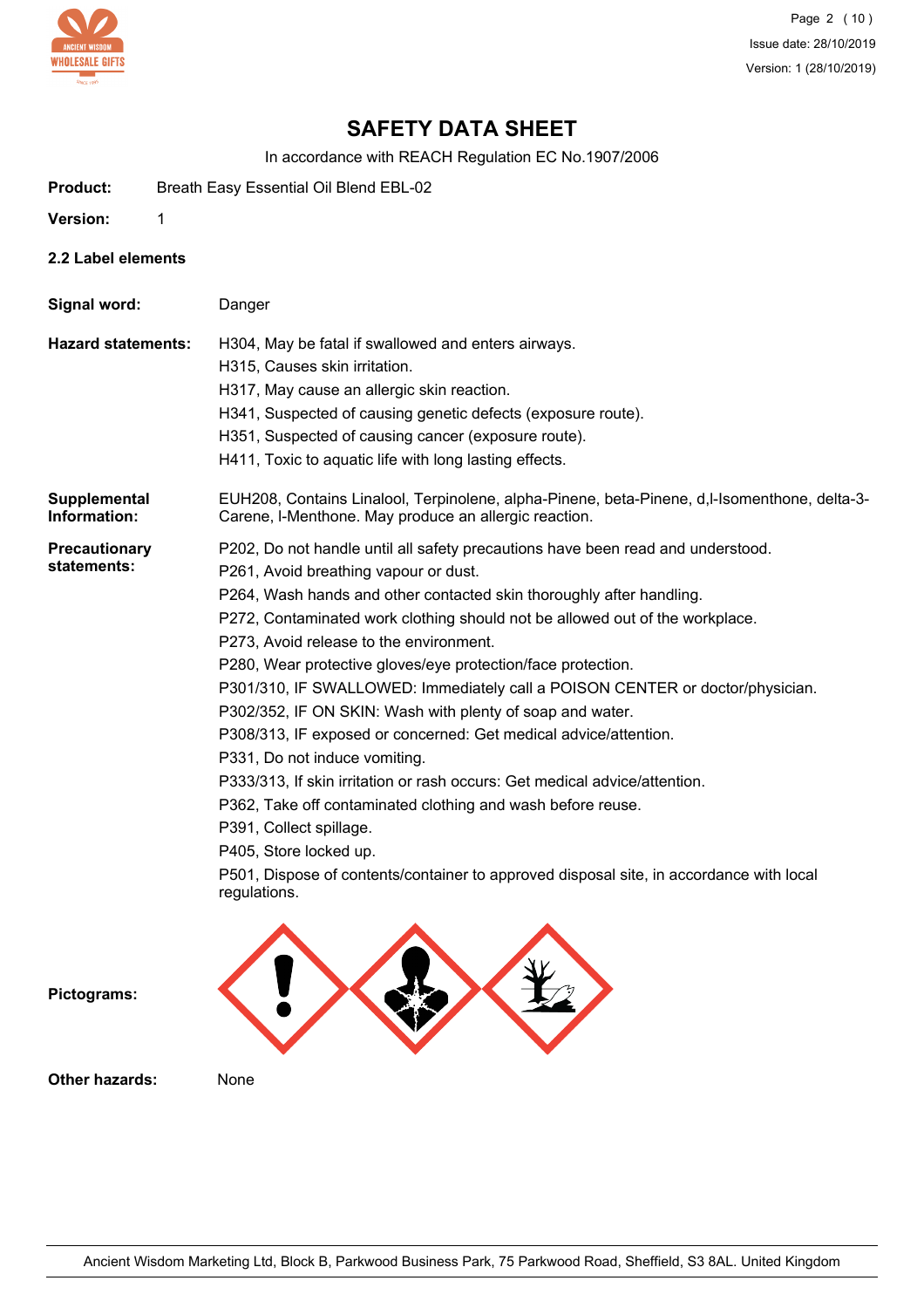

Page 3 (10) Issue date: 28/10/2019 Version: 1 (28/10/2019)

# **SAFETY DATA SHEET**

In accordance with REACH Regulation EC No.1907/2006

Product: Breath Easy Essential Oil Blend EBL-02

**Version:** 1

## **Section 3. Composition / information on ingredients**

#### **3.2 Mixtures**

#### **Contains:**

| <b>Name</b>         | <b>CAS</b> | <b>EC</b> | <b>REACH Registration</b><br>No. | $\frac{0}{0}$ | <b>Classification for</b><br>(CLP) 1272/2008                                      |
|---------------------|------------|-----------|----------------------------------|---------------|-----------------------------------------------------------------------------------|
| Eucalyptol          | 470-82-6   | 207-431-5 |                                  | 41.35%        | FL 3-SS 1B;H226-<br>H317.-                                                        |
| <b>I</b> I-Limonene | 5989-54-8  | 227-815-6 |                                  | 10.27%        | FL 3-SCI 2-SS 1B-AH<br>1-EH A1-EH C1;H226-<br>H304-H315-H317-<br>H410,-           |
| ll-Menthol          | 2216-51-5  | 218-690-9 |                                  | 4.30%         | SCI 2;H315,-                                                                      |
| beta-Caryophyllene  | 87-44-5    | 201-746-1 |                                  | 4.21%         | SS 1B-AH 1-EH C4:<br>H304-H317-H413,-                                             |
| Estragole           | 140-67-0   | 205-427-8 |                                  | 3.20%         | ATO 4-SS 1B-MUT 2-<br>CAR 2;H302-H317-<br>H341-H351,-                             |
| alpha-Pinene        | 80-56-8    | 201-291-9 |                                  | 3.00%         | FL 3-ATO 4-SCI 2-SS<br>1B-AH 1-EH A1-EH<br>C1;H226-H302-H304-<br>H315-H317-H410,- |
| Myrcene             | 123-35-3   | 204-622-5 |                                  | 2.75%         | FL 3-SCI 2-EDI 2-AH<br>1-EH A1-EH C2:H226-<br>H304-H315-H319-<br>H400-H411.-      |
| p-Mentha-1,4-diene  | 99-85-4    | 202-794-6 |                                  | 2.30%         | FL 3-AH 1; H226-H304,                                                             |
| I-Menthone          | 14073-97-3 | 237-926-1 |                                  | 2.10%         | SCI 2-SS 1B;H315-<br>H317.-                                                       |
| ldelta-3-Carene     | 13466-78-9 | 236-719-3 |                                  | 2.00%         | FL 3-SCI 2-SS 1-AH 1-<br>EH A1-EH C1;H226-<br>H304-H315-H317-<br>H410,-           |
| p-Cymene            | 99-87-6    | 202-796-7 |                                  | 1.55%         | FL 3-AH 1-EH C2;<br>H226-H304-H411,-                                              |
| 4-Carvomenthenol    | 562-74-3   | 209-235-5 |                                  | 1.40%         | ATO 4-SCI 2-EDI 2;<br>H302-H315-H319,-                                            |
| p-Mentha-1,3-diene  | 99-86-5    | 202-795-1 |                                  | 1.40%         | FL 3-ATO 4-AH 1-EH<br>C2;H226-H302-H304-<br>H411.-                                |
| Linalool            | 78-70-6    | 201-134-4 |                                  | 1.23%         | SCI 2-EDI 2-SS 1B;<br>H315-H317-H319,-                                            |
| lbeta-Pinene        | 127-91-3   | 204-872-5 |                                  | 1.16%         | FL 3-SCI 2-SS 1B-AH<br>1-EH A1-EH C1;H226-<br>H304-H315-H317-<br>H410.-           |
| Camphene            | 79-92-5    | 201-234-8 |                                  | 0.42%         | FL 3-FS 2-EH A1-EH<br>C1;H226-H228-H410,-                                         |
| d,I-Isomenthone     | 491-07-6   | 207-727-4 |                                  | 0.32%         | SCI 2-SS 1B:H315-<br>H317.-                                                       |
| cis-beta-Ocimene    | 3338-55-4  | 222-081-3 |                                  | 0.26%         | FL 3-SCI 2-AH 1-EH<br>A1-EH C2;H226-H304-<br>H315-H400-H411,-                     |
| Terpinolene         | 586-62-9   | 209-578-0 |                                  | 0.25%         | SS 1B-AH 1-EH A1-EH<br>C1;H304-H317-H410,-                                        |

## **Substances with Community workplace exposure limits:**

Not Applicable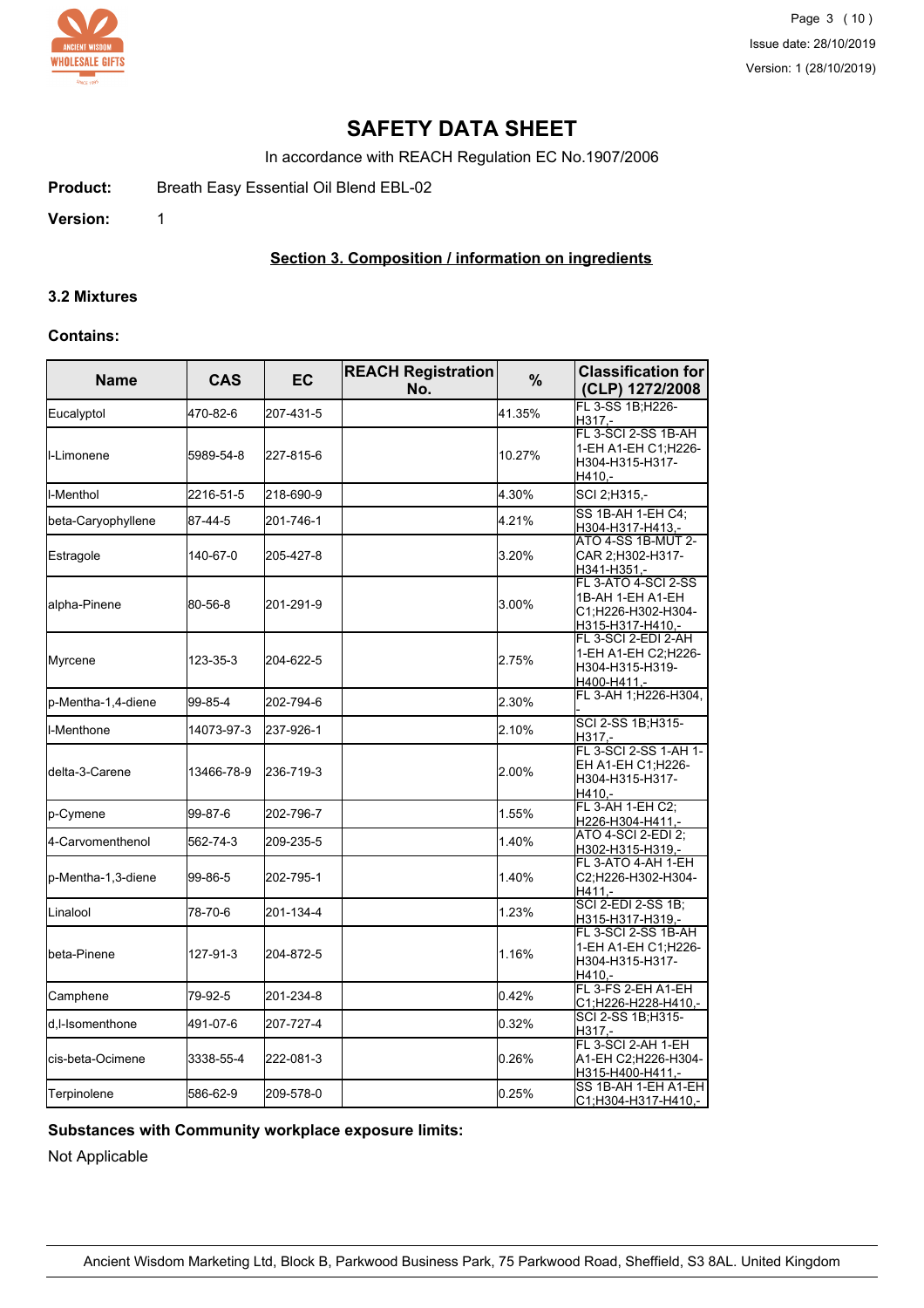

Page 4 (10) Issue date: 28/10/2019 Version: 1 (28/10/2019)

# **SAFETY DATA SHEET**

In accordance with REACH Regulation EC No.1907/2006

**Product:** Breath Easy Essential Oil Blend EBL-02

**Version:** 1

**Substances that are persistent, bioaccumulative and toxic or very persistent and very bioaccumulative, greater than 0.1%:**

Not Applicable

## **Section 4. First-aid measures**

### **4.1 Description of first aid measures**

IF SWALLOWED: Immediately call a POISON CENTER or doctor/physician.

IF ON SKIN: Wash with plenty of soap and water.

IF exposed or concerned: Get medical advice/attention.

## **4.2 Most important symptoms and effects, both acute and delayed**

May be fatal if swallowed and enters airways.

Causes skin irritation.

May cause an allergic skin reaction.

Suspected of causing genetic defects (exposure route).

Suspected of causing cancer (exposure route).

## **4.3 Indication of any immediate medical attention and special treatment needed**

None expected, see Section 4.1 for further information.

## **SECTION 5: Firefighting measures**

### **5.1 Extinguishing media**

Suitable media: Carbon dioxide, Dry chemical, Foam.

### **5.2 Special hazards arising from the substance or mixture**

In case of fire, may be liberated: Carbon monoxide, Unidentified organic compounds.

## **5.3 Advice for fire fighters:**

In case of insufficient ventilation, wear suitable respiratory equipment.

### **Section 6. Accidental release measures**

### **6.1 Personal precautions, protective equipment and emergency procedures:**

Avoid inhalation. Avoid contact with skin and eyes. See protective measures under Section 7 and 8.

### **6.2 Environmental precautions:**

Keep away from drains, surface and ground water, and soil.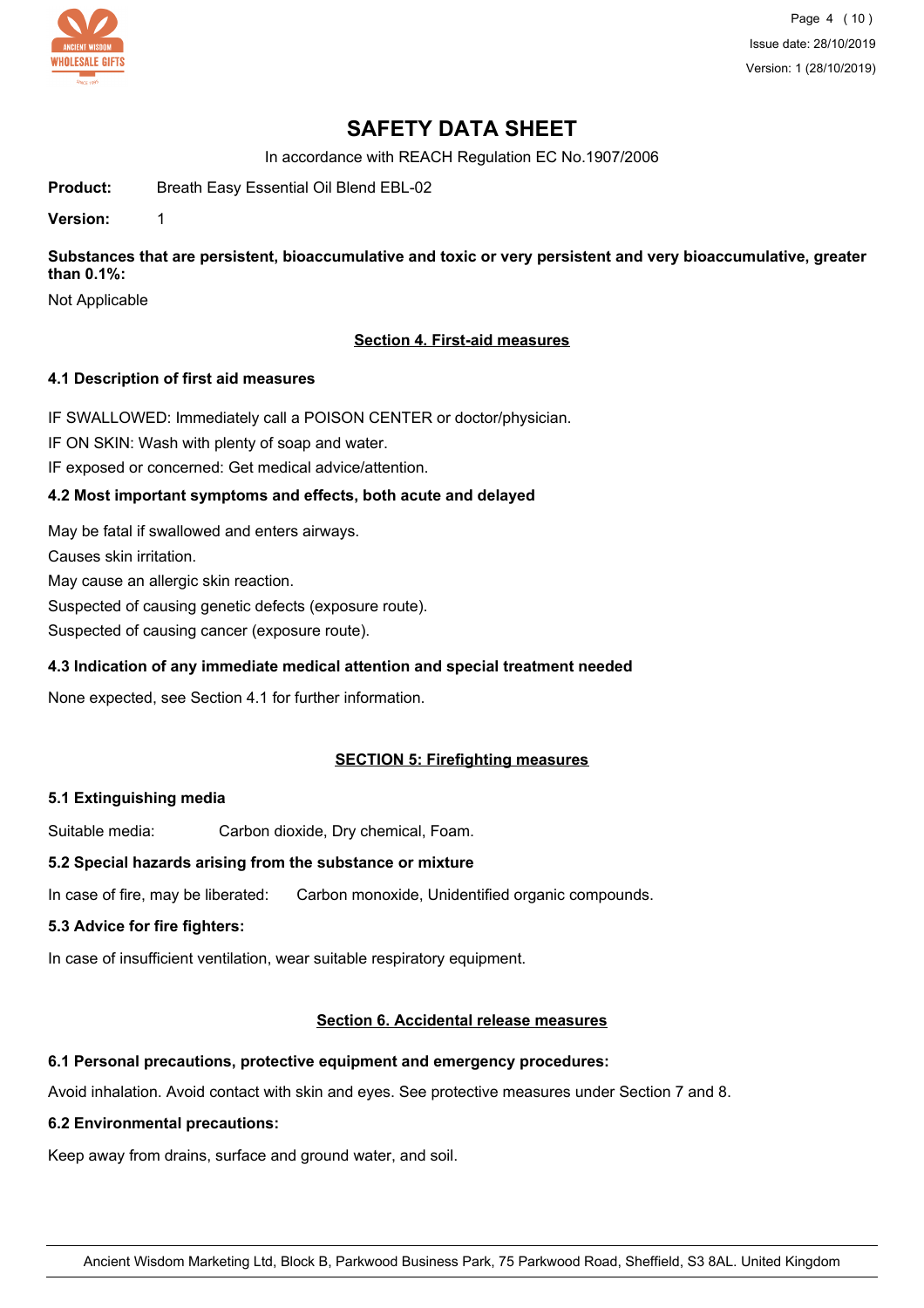

Page 5 (10) Issue date: 28/10/2019 Version: 1 (28/10/2019)

# **SAFETY DATA SHEET**

In accordance with REACH Regulation EC No.1907/2006

**Product:** Breath Easy Essential Oil Blend EBL-02

**Version:** 1

#### **6.3 Methods and material for containment and cleaning up:**

Remove ignition sources. Provide adequate ventilation. Avoid excessive inhalation of vapours. Contain spillage immediately by use of sand or inert powder. Dispose of according to local regulations.

#### **6.4 Reference to other sections:**

Also refer to sections 8 and 13.

### **Section 7. Handling and storage**

#### **7.1 Precautions for safe handling:**

Keep away from heat, sparks, open flames and hot surfaces. - No smoking. Use personal protective equipment as required. Use in accordance with good manufacturing and industrial hygiene practices. Use in areas with adequate ventilation Do not eat, drink or smoke when using this product.

#### **7.2 Conditions for safe storage, including any incompatibilities:**

Store in a well-ventilated place. Keep container tightly closed. Keep cool. Ground/bond container and receiving equipment. Use explosion-proof electrical, ventilating and lighting equipment. Use only non-sparking tools. Take precautionary measures against static discharge.

#### **7.3 Specific end use(s):**

Fragrances: Use in accordance with good manufacturing and industrial hygiene practices.

### **Section 8. Exposure controls/personal protection**

#### **8.1 Control parameters**

Workplace exposure limits: Not Applicable

### **8.2 Exposure Controls**

### **Eye / Skin Protection**

Wear protective gloves/eye protection/face protection

#### **Respiratory Protection**

Under normal conditions of use and where adequate ventilation is available to prevent build up of excessive vapour, this material should not require special engineering controls. However, in conditions of high or prolonged use, or high temperature or other conditions which increase exposure, the following engineering controls can be used to minimise exposure to personnel: a) Increase ventilation of the area with local exhaust ventilation. b) Personnel can use an approved, appropriately fitted respirator with organic vapour cartridge or canisters and particulate filters. c) Use closed systems for transferring and processing this material.

Also refer to Sections 2 and 7.

### **Section 9. Physical and chemical properties**

### **9.1 Information on basic physical and chemical properties**

Appearance: Not determined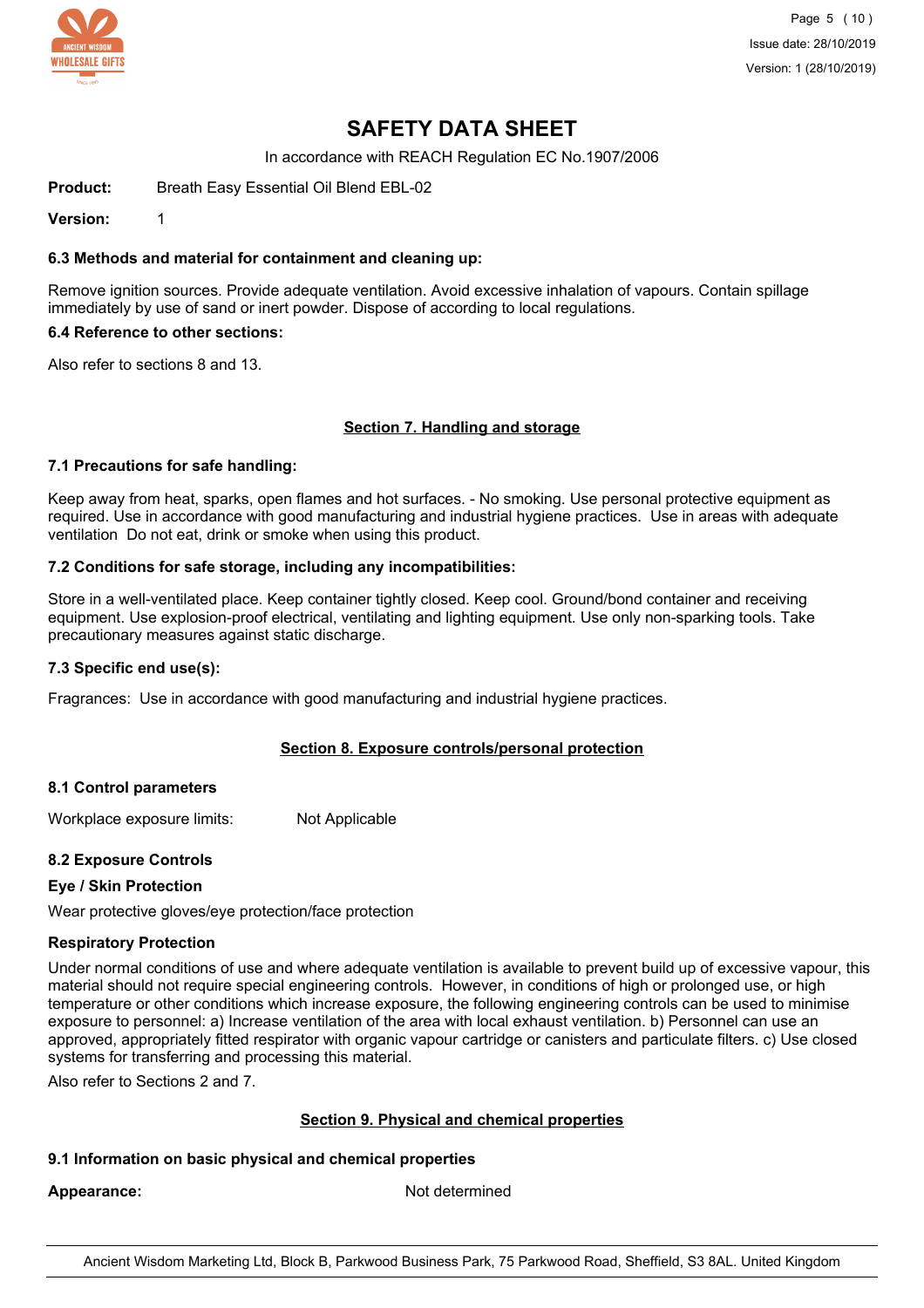

**Version:** 1

Page 6 (10) Issue date: 28/10/2019 Version: 1 (28/10/2019)

# **SAFETY DATA SHEET**

In accordance with REACH Regulation EC No.1907/2006

| Odour:                                        | Not determined                               |
|-----------------------------------------------|----------------------------------------------|
| <b>Odour threshold:</b>                       | Not determined                               |
| pH:                                           | Not determined                               |
| Melting point / freezing point:               | Not determined                               |
| Initial boiling point / range:                | Not determined                               |
| Flash point:                                  | 61 °C                                        |
| <b>Evaporation rate:</b>                      | Not determined                               |
| Flammability (solid, gas):                    | Not determined                               |
| Upper/lower flammability or explosive limits: | Product does not present an explosion hazard |
| Vapour pressure:                              | Not determined                               |
| <b>Vapour density:</b>                        | Not determined                               |
| <b>Relative density:</b>                      | Not determined                               |
| Solubility(ies):                              | Not determined                               |
| Partition coefficient: n-octanol/water:       | Not determined                               |
| Auto-ignition temperature:                    | Not determined                               |
| <b>Decomposition temperature:</b>             | Not determined                               |
| <b>Viscosity:</b>                             | Not determined                               |
| <b>Explosive properties:</b>                  | Not expected                                 |
| <b>Oxidising properties:</b>                  | Not expected                                 |
|                                               |                                              |

### **9.2 Other information:** None available

#### **Section 10. Stability and reactivity**

#### **10.1 Reactivity:**

Presents no significant reactivity hazard, by itself or in contact with water.

#### **10.2 Chemical stability:**

Good stability under normal storage conditions.

## **10.3 Possibility of hazardous reactions:**

Not expected under normal conditions of use.

#### **10.4 Conditions to avoid:**

Avoid extreme heat.

#### **10.5 Incompatible materials:**

Avoid contact with strong acids, alkalis or oxidising agents.

### **10.6 Hazardous decomposition products:**

Not expected.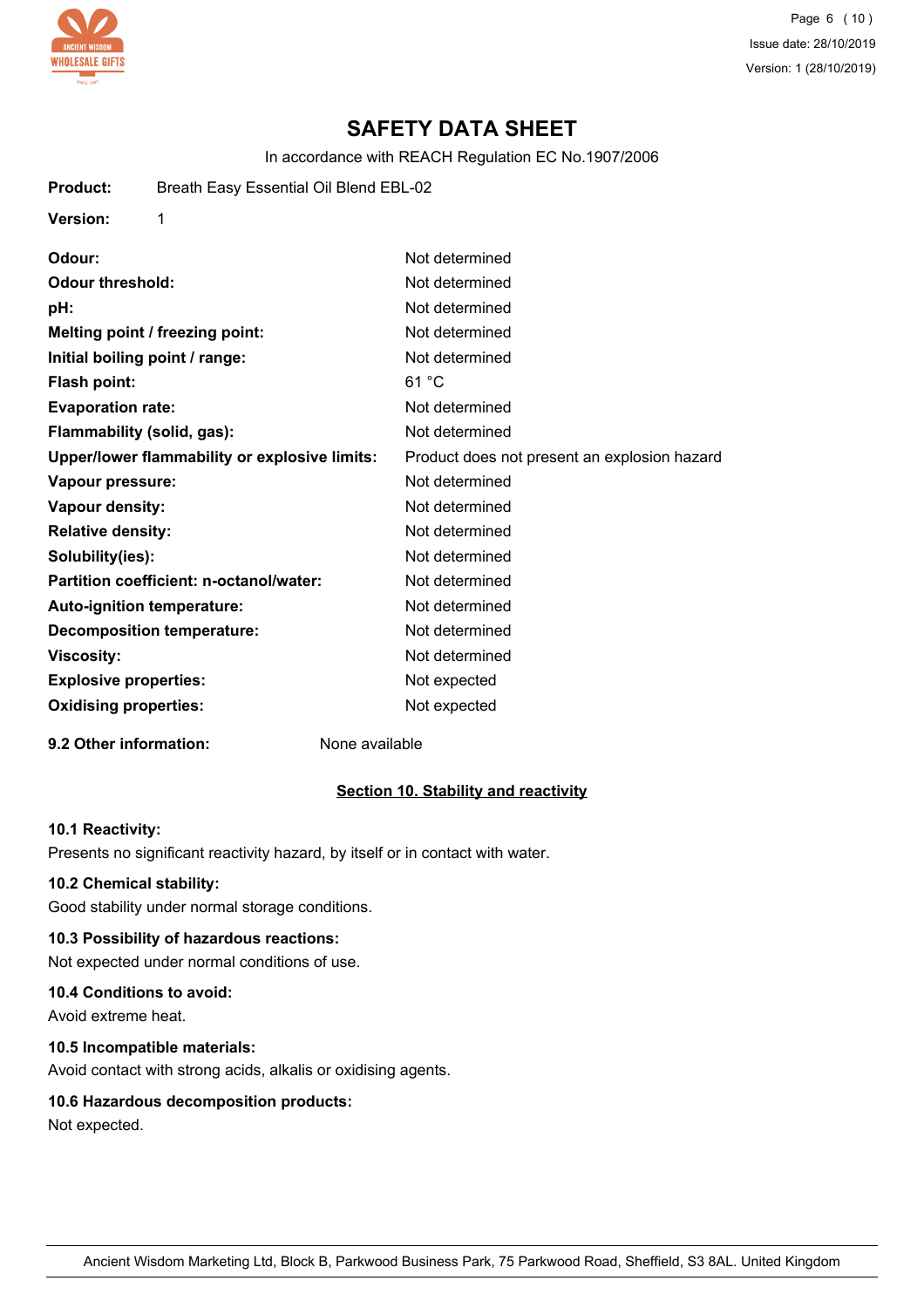

Page 7 (10) Issue date: 28/10/2019 Version: 1 (28/10/2019)

# **SAFETY DATA SHEET**

In accordance with REACH Regulation EC No.1907/2006

**Product:** Breath Easy Essential Oil Blend EBL-02

**Version:** 1

### **Section 11. Toxicological information**

#### **11.1 Information on toxicological effects**

This mixture has not been tested as a whole for health effects. The health effects have been calculated using the methods outlined in Regulation (EC) No 1272/2008 (CLP).

| <b>Acute Toxicity:</b>                    | Based on available data the classification criteria are not met. |
|-------------------------------------------|------------------------------------------------------------------|
| <b>Acute Toxicity Oral</b>                | 3179                                                             |
| <b>Acute Toxicity Dermal</b>              | >5000                                                            |
| <b>Acute Toxicity Inhalation</b>          | Not Available                                                    |
| <b>Skin corrosion/irritation:</b>         | Skin Corrosion / Irritation Category 2                           |
| Serious eye damage/irritation:            | Based on available data the classification criteria are not met. |
| <b>Respiratory or skin sensitisation:</b> | Sensitization - Skin Category 1                                  |
| Germ cell mutagenicity:                   | Germ Cell Mutagenicity Category 2                                |
| <b>Carcinogenicity:</b>                   | Carcinogenicity Category 2                                       |
| <b>Reproductive toxicity:</b>             | Based on available data the classification criteria are not met. |
| <b>STOT-single exposure:</b>              | Based on available data the classification criteria are not met. |
| <b>STOT-repeated exposure:</b>            | Based on available data the classification criteria are not met. |
| <b>Aspiration hazard:</b>                 | <b>Aspiration Hazard Category 1</b>                              |

#### **Information about hazardous ingredients in the mixture**

| Ingredient         | <b>CAS</b> | EC        | LD50/ATE Oral | LD50/ATE<br><b>Dermal</b> | LC50/ATE<br><b>Inhalation</b> | <b>LC50</b><br>Route |
|--------------------|------------|-----------|---------------|---------------------------|-------------------------------|----------------------|
| 14-Carvomenthenol  | 562-74-3   | 209-235-5 | 1300          | 2500                      | Not available                 | Not<br>available     |
| Estragole          | 140-67-0   | 205-427-8 | 1230          | Not available             | Not available                 | Not<br>available     |
| alpha-Pinene       | 80-56-8    | 201-291-9 | 500           | Not available             | Not available                 | Not<br>available     |
| p-Mentha-1,3-diene | 99-86-5    | 202-795-1 | 1680          | Not available             | Not available                 | Not<br>available     |

Refer to Sections 2 and 3 for additional information.

### **Section 12. Ecological information**

#### **12.1 Toxicity:**

| Toxic to aquatic life with long lasting effects. |               |  |
|--------------------------------------------------|---------------|--|
| 12.2 Persistence and degradability:              | Not available |  |
| 12.3 Bioaccumulative potential:                  | Not available |  |
|                                                  |               |  |

**12.4 Mobility in soil:** Not available

# **12.5 Results of PBT and vPvB assessment:**

This substance does not meet the PBT/vPvB criteria of REACH, annex XIII.

**12.6 Other adverse effects:** Not available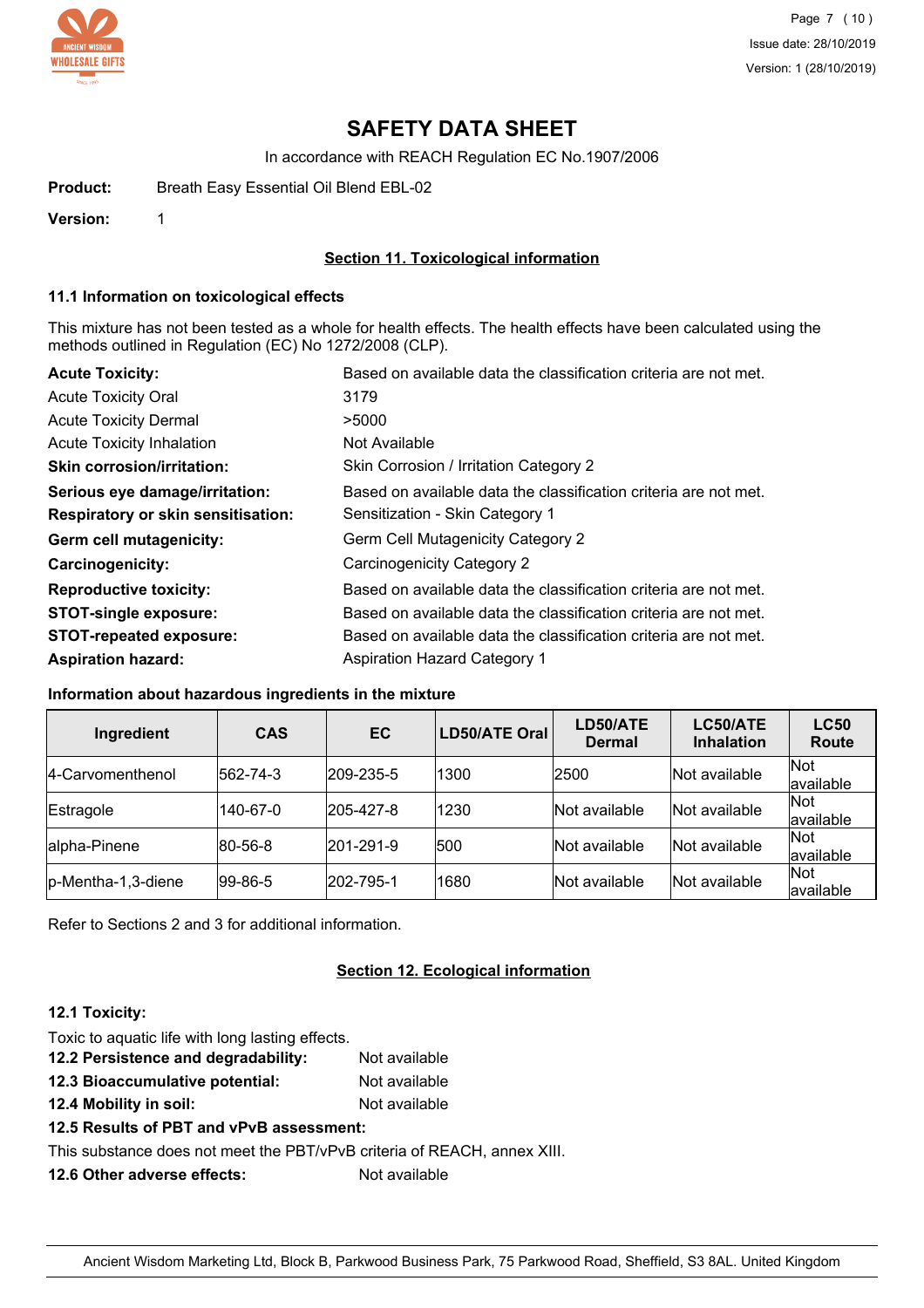

Page 8 (10) Issue date: 28/10/2019 Version: 1 (28/10/2019)

# **SAFETY DATA SHEET**

In accordance with REACH Regulation EC No.1907/2006

**Product:** Breath Easy Essential Oil Blend EBL-02

**Version:** 1

#### **Section 13. Disposal considerations**

#### **13.1 Waste treatment methods:**

Dispose of in accordance with local regulations. Avoid disposing into drainage systems and into the environment. Empty containers should be taken to an approved waste handling site for recycling or disposal.

#### **Section 14. Transport information**

| 14.1 UN number:                    | UN3082                                                                             |
|------------------------------------|------------------------------------------------------------------------------------|
| 14.2 UN Proper Shipping Name:      | ENVIRONMENTALLY HAZARDOUS SUBSTANCE, LIQUID, N.O.S. (I-<br>Limonene, alpha-Pinene) |
| 14.3 Transport hazard class(es):   | 9                                                                                  |
| <b>Sub Risk:</b>                   | $\blacksquare$                                                                     |
| 14.4. Packing Group:               | Ш                                                                                  |
| <b>14.5 Environmental hazards:</b> | This is an environmentally hazardous substance.                                    |
| 14.6 Special precautions for user: | None additional                                                                    |
|                                    | 14.7 Transport in bulk according to Annoy II of MADDOI 72/78 and the IBC Code:     |

**14.7 Transport in bulk according to Annex II of MARPOL73/78 and the IBC Code:**

Not applicable

### **Section 15. Regulatory information**

## **15.1 Safety, health and environmental regulations/legislation specific for the substance or mixture** None additional

#### **15.2 Chemical Safety Assessment**

A Chemical Safety Assessment has not been carried out for this product.

## **Section 16. Other information**

| <b>Concentration % Limits:</b>  | EH C2=14.15% EH C3=1.41% EH C4=92.58% SCI 2=35.45% SS 1=2.<br>42% MUT 2=31.25% CAR 2=31.25% AH 1=33.23% |
|---------------------------------|---------------------------------------------------------------------------------------------------------|
| <b>Total Fractional Values:</b> | EH C2=7.07 EH C3=70.68 EH C4=1.08 SCI 2=2.82 SS 1=41.35 MUT 2=3.<br>20 CAR 2=3.20 AH 1=3.01             |

## **Key to revisions:**

Not applicable

#### **Key to abbreviations:**

| Abbreviation      | Meaning                                                            |
|-------------------|--------------------------------------------------------------------|
| IAH <sub>1</sub>  | Aspiration Hazard Category 1                                       |
| ATO 4             | Acute Toxicity - Oral Category 4                                   |
| CAR <sub>2</sub>  | Carcinogenicity Category 2                                         |
| EDI <sub>2</sub>  | Eye Damage / Irritation Category 2                                 |
| <b>EHA1</b>       | Hazardous to the Aquatic Environment - Acute Hazard Category 1     |
| IEH <sub>C1</sub> | Hazardous to the Aquatic Environment - Long-term Hazard Category 1 |
| EH C <sub>2</sub> | Hazardous to the Aquatic Environment - Long-term Hazard Category 2 |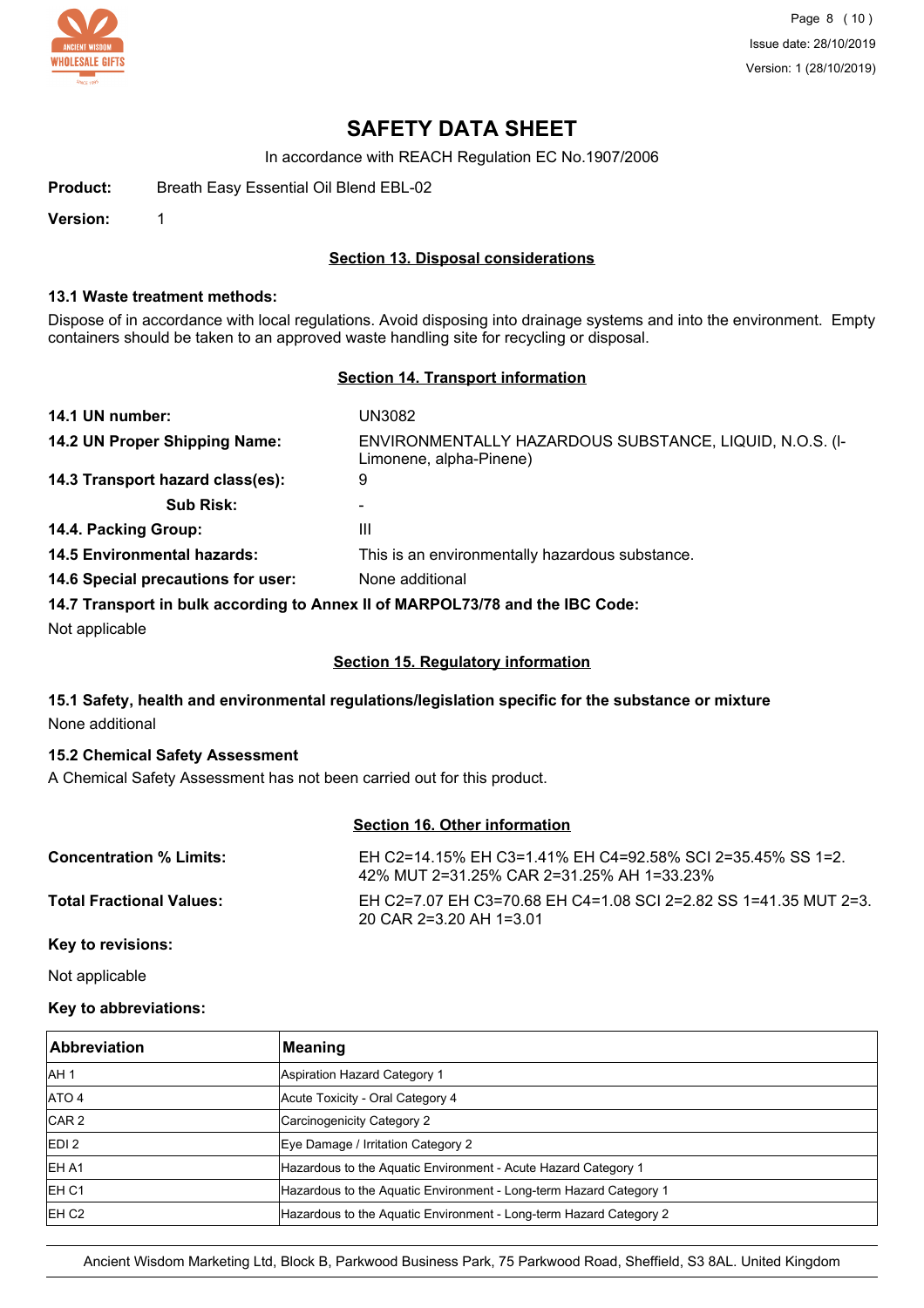

Page 9 (10) Issue date: 28/10/2019 Version: 1 (28/10/2019)

# **SAFETY DATA SHEET**

In accordance with REACH Regulation EC No.1907/2006

Product: Breath Easy Essential Oil Blend EBL-02

#### **Version:** 1

| EH C4            | Hazardous to the Aquatic Environment - Long-term Hazard Category 4                                                                  |
|------------------|-------------------------------------------------------------------------------------------------------------------------------------|
| FL <sub>3</sub>  | Flammable Liquid, Hazard Category 3                                                                                                 |
| FS 2             | Flammable Solid, Hazard Category 2                                                                                                  |
| H226             | Flammable liquid and vapour.                                                                                                        |
| H228             | Flammable solid.                                                                                                                    |
| H302             | Harmful if swallowed.                                                                                                               |
| H304             | May be fatal if swallowed and enters airways.                                                                                       |
| H315             | Causes skin irritation.                                                                                                             |
| H317             | May cause an allergic skin reaction.                                                                                                |
| H319             | Causes serious eye irritation.                                                                                                      |
| H341             | Suspected of causing genetic defects (exposure route).                                                                              |
| H351             | Suspected of causing cancer (exposure route).                                                                                       |
| H400             | Very toxic to aquatic life.                                                                                                         |
| H410             | Very toxic to aquatic life with long lasting effects.                                                                               |
| H411             | Toxic to aquatic life with long lasting effects.                                                                                    |
| H413             | May cause long lasting harmful effects to aquatic life.                                                                             |
| MUT <sub>2</sub> | Germ Cell Mutagenicity Category 2                                                                                                   |
| P202             | Do not handle until all safety precautions have been read and understood.                                                           |
| P210             | Keep away from heat, sparks, open flames and hot surfaces. - No smoking.                                                            |
| P233             | Keep container tightly closed.                                                                                                      |
| P240             | Ground/bond container and receiving equipment.                                                                                      |
| P241             | Use explosion-proof electrical, ventilating and lighting equipment.                                                                 |
| P242             | Use only non-sparking tools.                                                                                                        |
| P243             | Take precautionary measures against static discharge.                                                                               |
| P261             | Avoid breathing vapour or dust.                                                                                                     |
| P <sub>264</sub> | Wash hands and other contacted skin thoroughly after handling.                                                                      |
| P270             | Do not eat, drink or smoke when using this product.                                                                                 |
| P272             | Contaminated work clothing should not be allowed out of the workplace.                                                              |
| P273             | Avoid release to the environment.                                                                                                   |
| P280             | Wear protective gloves/eye protection/face protection.                                                                              |
| P301/310         | IF SWALLOWED: Immediately call a POISON CENTER or doctor/physician.                                                                 |
| P301/312         | IF SWALLOWED: call a POISON CENTER or doctor/physician if you feel unwell.                                                          |
| P302/352         | IF ON SKIN: Wash with plenty of soap and water.                                                                                     |
| P303/361/353     | IF ON SKIN (or hair): Remove/take off immediately all contaminated clothing. Rinse skin with water/shower.                          |
| P305/351/338     | IF IN EYES: Rinse cautiously with water for several minutes. Remove contact lenses, if present and easy to<br>do. Continue rinsing. |
| P308/313         | IF exposed or concerned: Get medical advice/attention.                                                                              |
| P330             | Rinse mouth.                                                                                                                        |
| P331             | Do not induce vomiting.                                                                                                             |
| P332/313         | If skin irritation occurs: Get medical advice/attention.                                                                            |
| P333/313         | If skin irritation or rash occurs: Get medical advice/attention.                                                                    |
| P337/313         | If eye irritation persists: Get medical advice/attention.                                                                           |